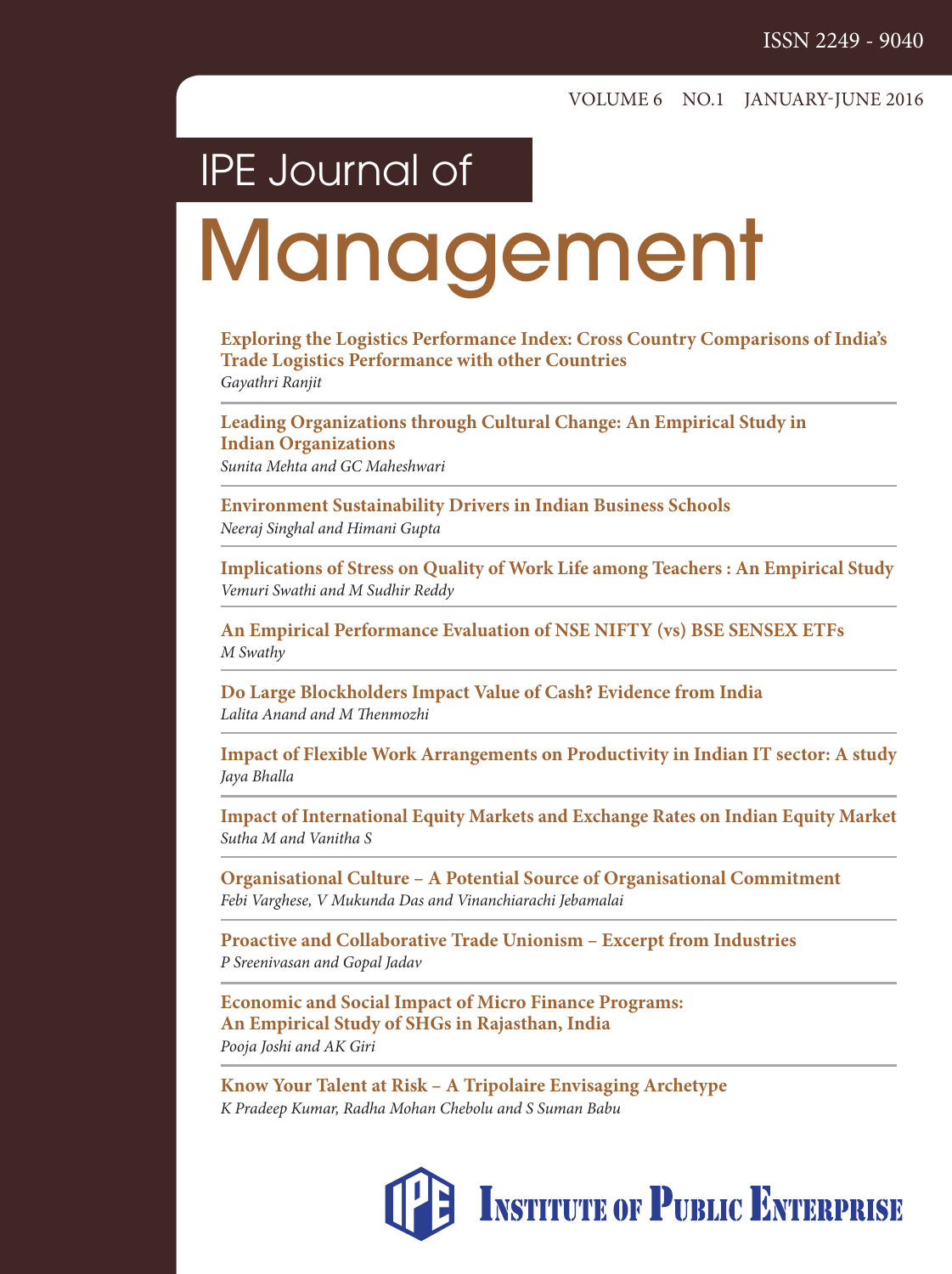### **CONTENTS**

| Exploring the Logistics Performance Index: Cross Country Comparisons<br>of India's Trade Logistics Performance with other Countries<br>Gayathri Ranjit | 1   |
|--------------------------------------------------------------------------------------------------------------------------------------------------------|-----|
| Leading Organizations through Cultural Change:<br>An Empirical Study in Indian Organizations<br>Sunita Mehta and GC Maheshwari                         | 14  |
| Environment Sustainability Drivers in Indian Business Schools<br>Neeraj Singhal and Himani Gupta                                                       | 34  |
| Implications of Stress on Quality of Work Life among Teachers :<br>An Empirical Study<br>Vemuri Swathi and M Sudhir Reddy                              | 46  |
| An Empirical Performance Evaluation of NSE NIFTY (vs) BSE SENSEX ETFs<br>M Swathy                                                                      | 53  |
| Do Large Blockholders Impact Value of Cash? Evidence from India<br>Lalita Anand and M Thenmozhi                                                        | 63  |
| Impact of Flexible Work Arrangements on Productivity in<br>Indian IT Sector: A Study<br>Jaya Bhalla                                                    | 80  |
| Impact of International Equity Markets and Exchange<br>Rates on Indian Equity Market<br>Sutha M and Vanitha S                                          | 105 |
| Organisational Culture - A Potential Source of Organisational Commitment<br>Febi Varghese, V Mukunda Das and Vinanchiarachi Jebamalai                  | 118 |
| Proactive and Collaborative Trade Unionism - Excerpt from Industries<br>P Sreenivasan and Gopal Jadav                                                  | 123 |
| Economic and Social Impact of Micro Finance Programs:<br>An Empirical Study of SHGs in Rajasthan, India<br>Pooja Joshi and AK Giri                     | 131 |
| Know Your Talent at Risk – A Tripolaire Envisaging Archetype<br>K Pradeep Kumar, Radha Mohan Chebolu and S Suman Babu                                  | 151 |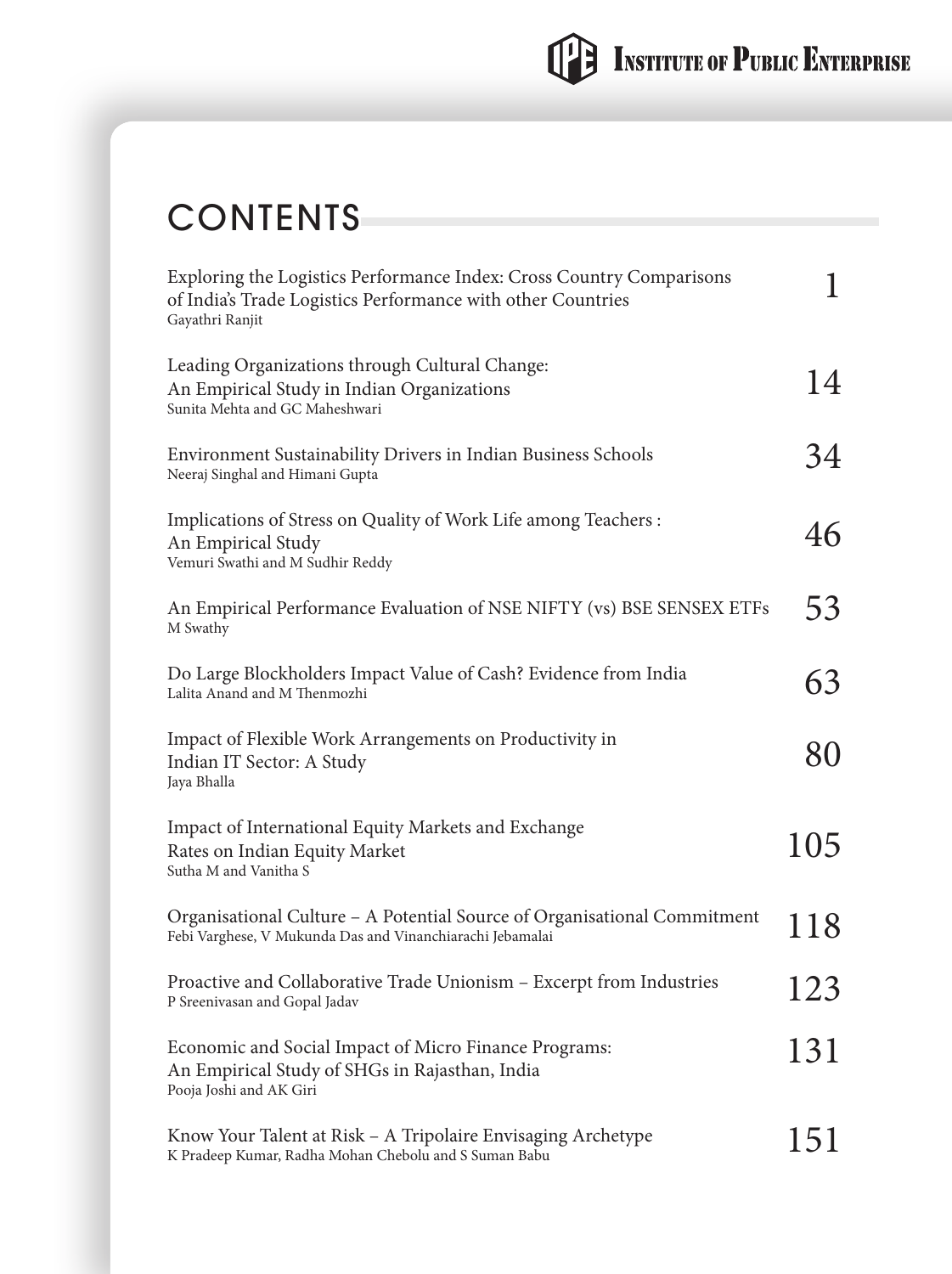### **EXploring the Logistics Performance Index:** Cross Country Comparisons of India's Trade Logistics Performance with other Countries

**Gayathri Ranjit** <sup>1</sup>

#### **ABSTRACT**

Logistics Performance Index is an interactive benchmarking tool created to help countries identify the challenges and opportunities they face in their performance on trade logistics and what they can do to improve their performance. LPI is a set of indicators that measure the performance of the logistics environment of countries on several logistics dimensions. There are two perspectives for LPI – international and domestic. This article describes the conceptual framework of Logistics Performance Index and throws light into India's domestic LPI data as on 2014. Germany and Netherlands are the most efficient and highest ranked LPI countries. LPI overall score reflects perceptions of a country's logistics based on efficiency of customs clearance process, quality of trade-and transportrelated infrastructure, ease of arranging competitively priced shipments, quality of logistics services, ability to track and trace consignments, and frequency with which shipments reach the consignee within the scheduled time. The index ranges from 1 to 5, with a higher score representing better performance. The article also analyses the cross country comparisons of LPI scores of India in 2014 according to World Bank statistics.

**KEYWORDS:** Logistics, Logistics Performance Index, LPI Scores

#### INTrODUCTION

Logistics also play a major role in International trade relations. Enhancing the logistics framework has become an important goal in the worldwide economy. The establishment of global supply chains has brought the challenge to move goods rapidly, reliably and inexpensively around the world. Since the significance of logistics has steadily increased, there is a growing need of evaluating its components and comparing the achievements of different countries (David, 2006). The Logistics Performance Index (LPI) calculated by World Bank is an instrument built on a survey of operators in charge of moving and trading goods. The operators provided feedback on the logistics disparities among the countries and the constraints they met throughout the time. The index covers a broad range of indicators such as the quality of infrastructure, the competence of private

<sup>1</sup> Assistant Professor, CET School of Management, Trivandrum and can be reached at gayathriranjit@gmail.com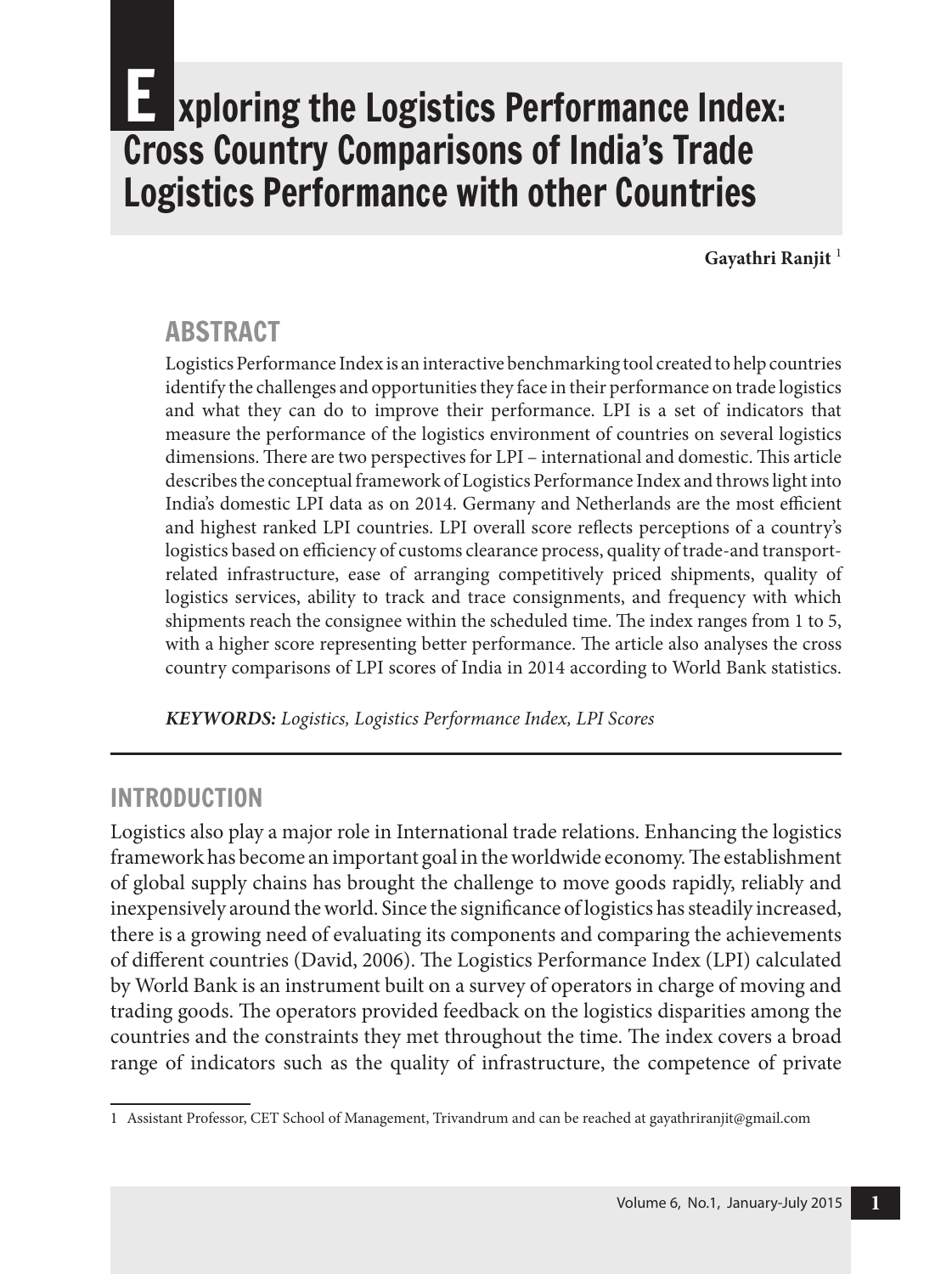### **L** eading Organizations through Cultural Change: An Empirical study in Indian Organizations

**Sunita Mehta** <sup>1</sup> **GC Maheshwari** <sup>2</sup>

#### **ABSTRACT**

In the current times radical changes like mergers, acquisitions, downsizing and restructuring have become a worldwide trend as business strategies to enhance innovation and growth. There is no denying the fact that organizational change cannot take place without bringing in changes in the work process and structure, however, it is of no less significance that all changes are possible and take place in the overall context of organization's culture. Changes made in the system or subsystem may not be effective until they are compatible with the culture of the organization, as cultural incongruence will defeat the very purpose of any planned change. The cultural incongruence if not recognized and managed would lead to employee stress and dissatisfaction with the change initiative. This paper aims to analyze the relationship of leadership behaviors and organizational culture with reference to managing organizational changes and their impact on employee stress. The research methodology used is empirical and inferential tools like correlation and regression are used to establish relationships.

**KEYWORDS:** Organizational Culture, Leadership, Organizational Change, Employee Stress

Progress is impossible without change, and those who cannot change their minds cannot change anything.

— George Bernard Shaw

#### Introduction

Indian economy, post 1991, embarked on its journey of growth and development from the state control to liberalization with strong regulatory regimes, which called for change in values of the organization over a period of time. The uncaging of Indian tiger required experience with freedom and competition, calling for infusing the

<sup>1</sup> Assistant Professor, Hyderabad Business School, GITAM University, Hyderabad and can be reached at sunitamehtasks@yahoo.com

<sup>2</sup> Professor, Delhi School of Management, Delhi Technological University, New Delhi and can be reached at gcmaheshwari2004@yahoo.com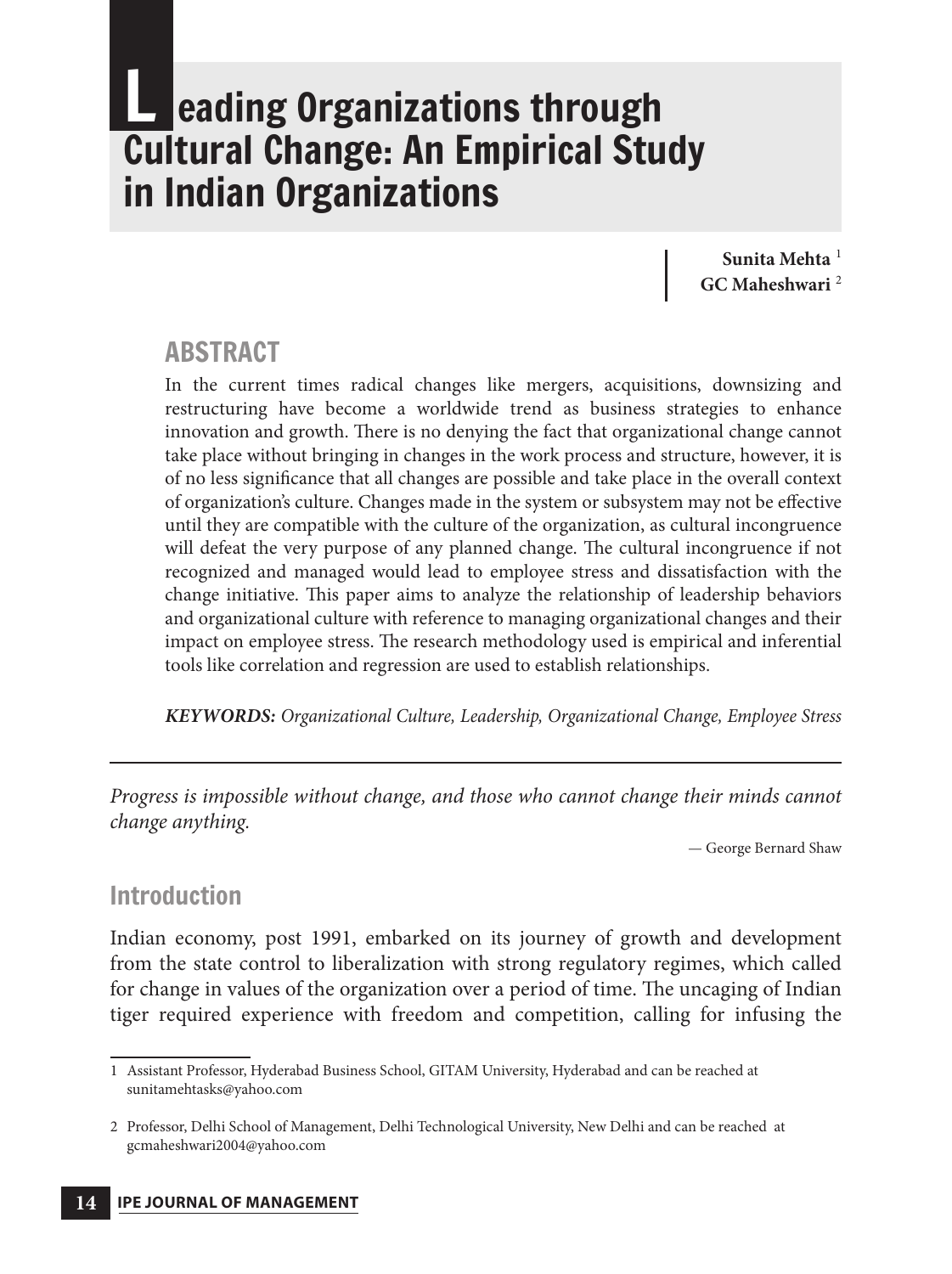# **Exercices 1 and 1 arms in Arivers** in Indian business schools

Neeraj Singhal<sup>1</sup> **Himani Gupta** <sup>2</sup>

#### **ABSTRACT**

Environment sustainability issues have gained lot of importance in present dynamic scenario. Recent years have seen corporate processes understand the sustainability issues due to the social and environmental concerns involved. Now environment sustainability started to incorporate in business education to bridge the gap between corporate and academia. The drivers of environment sustainability identified in this study across public and private business schools in India. Thus, this paper identified five common drivers of environment sustainability such as creating awareness, curriculum, industry interface, research and development, infrastructure from the combined assistance of existing literature, and expert opinion in the relevant field. A questionnaire on these common drivers was circulated among 20 leading public and private business schools in India. By their (responses) replies; the comparison of aspiration and actual contribution of both public as well as private business schools towards different drivers of environment sustainability are statistically tested. This study will help public and private business schools to stimulate an essential driver for quick and better adoption of environment sustainability.

**KEYWORDS:** Environment Sustainability, Drivers, Business Schools.

#### Introduction

Environmental preservation, economic growth and related topics that have an impact on Earth are becoming more and more important today. Worldwide there is a call for a deep involvement in favour of sustainable development. Pursuing sustainable development objectives needs day-by-day commitment from all individuals. They play a crucial role in making sustainable development effective: day-by-day choices have a straight influence on the future evolution of our societies.

An empirical research conducted in Italy (Kuhtz S, 2007) concludes that a continuing educational process in addition to the efforts of the school system will make people aware of sustainable development needs and improve their willingness to participate

<sup>1</sup> Associate Professor, Apeejay School of Management, New Delhi and can be reached at neeraj\_mbd@yahoo.com

<sup>2</sup> Assistant Professor, Indian Institute of Foreign Trade, New Delhi and can be reached at himani@iift.ac.in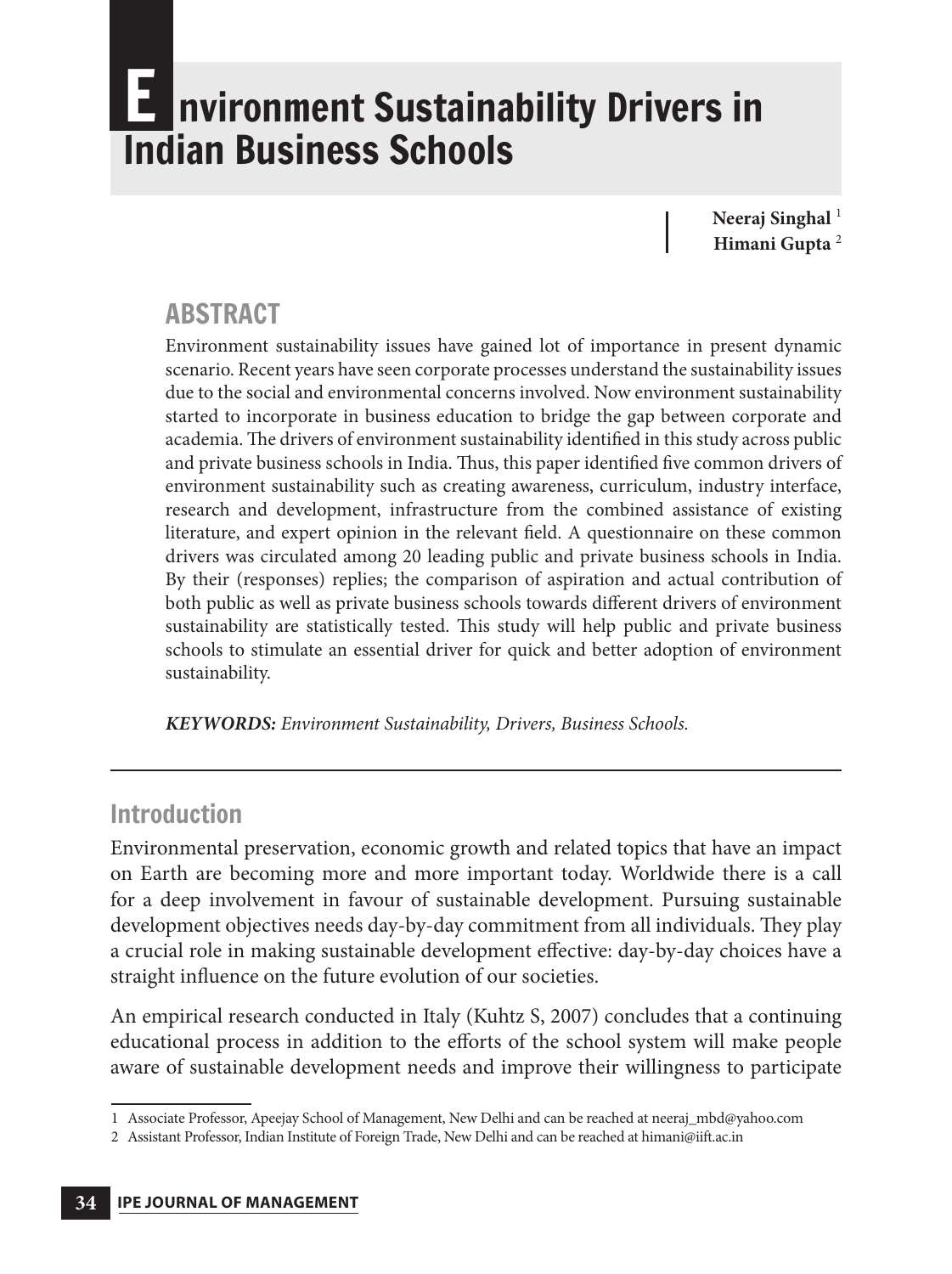# I mplications of stress on Quality of Work Life among Teachers : An Empirical study

**Vemuri Swathi** <sup>1</sup> **M Sudhir Reddy** <sup>2</sup>

#### **ABSTRACT**

This study is set to investigate the relationship between the stress and quality of work life among 140 school teachers. The participants were randomly selected to take part in the survey. The results revealed that the participants experienced a high level of stress and moderate level of quality of work life. The findings also suggested that stress and quality of work life were not significantly correlated. If proper steps are taken teachers stress can be reduced to ensure that students gain maximum benefits from teaching and learning practices in the classrooms.

**KEYWORDS:** Relationship, Stress, Quality of Work Life, Learning Practices, Maximum Benefits

#### INTrODUCTION

Education plays a very vital role in developing the needed human resources to attain the vision. It is one of the greatest service provided by the teachers. Teachers are termed as the pillars of the society. The commitment of teachers is believed to be the crux in the performance of schools. (Firestone & Rosenblum, 1988). In olden days teaching profession has traditionally regarded as low stress profession. (French et al.,1982) but during the past two decades the situation is changed (Olivier & Venter, 2003). Teaching is becoming more challenging, demanding and stressful profession (Tilak 2006). A dissatisfied teacher does not make any positive contribution towards growth of the students. With getting increased attention on teacher's stress, it is important to understand what teacher stress is and how it affects the quality of work life of teachers.

#### **STRESS**

Stress is a unavoidable situation of daily living. Unproductive levels of stress might be harmful to teachers and can affect their teaching, quality of work life, personal lives and most importantly their students.

<sup>1</sup> Research Scholar, JNTU, Hyderabad and can be reached at swathi.vemuri@yahoo.com

<sup>2</sup> Associate Professor & Project Manager, NTMIS, JNTU, Hyderabad and can be reached at msudhir\_reddy@yahoo.com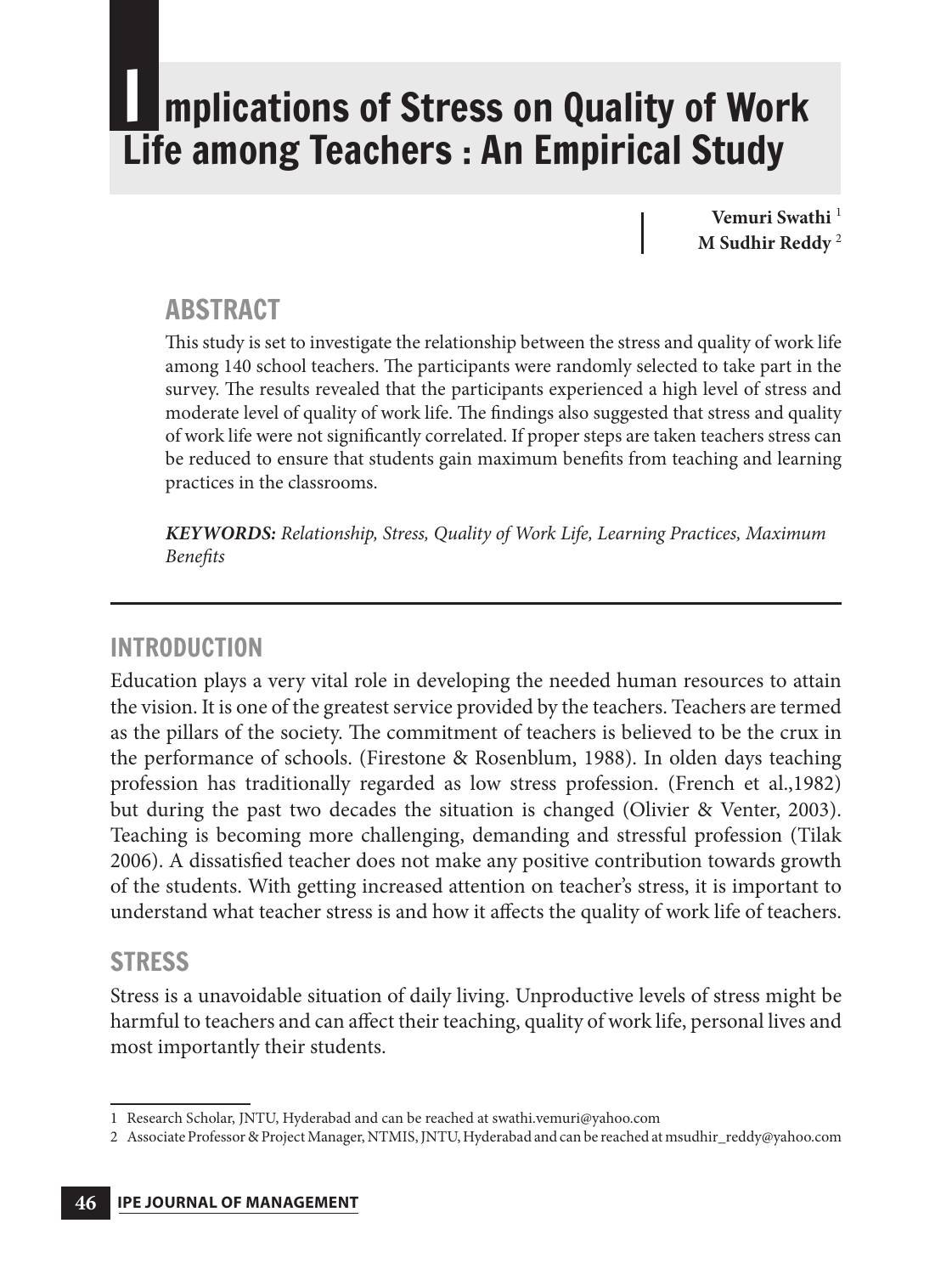# A n Empirical Performance Evaluation of NsE NIFTY (vs) bsE sENsEX ETFs

**M Swathy** <sup>1</sup>

#### **ARSTRACT**

This paper evaluates the performance of selected Exchange Traded Funds (ETFs) tracking "NSE NIFTY" AND "BSE SENSEX" indices. We compare the performance of ETFs with the help of average return, standard deviation and regression analysis. Trading Prices of ETFs and their Benchmark Indices had been collected for a period of two years extending from 01/04/2013 to 31/3/2015. ETFs need to track the performance of their benchmark index / asset, since they are passive investment avenues. We observe from this study that "NSE NIFTY" ETFs track their benchmark index and perform near to their benchmarks performance when compare to "BSE SENSEX" ETFs performance, it is also observed that "Goldman Sachs NIFTY ETF" tracking "NSE NIFTY" is performing good when compared to the other three ETFs included in this study.

**KEYWORDS:** NSE NIFTY, BSE SENSEX, Exchange Traded Funds (ETFs), "Goldman Sachs NIFTY ETF"

#### INTrODUCTION

ETFs are mutual fund schemes that are listed and traded like a stocks on the exchange. An ETF is a hybrid financial product, bearing the twin features of a stock and a mutual fund. Like a stock it can be traded on a stock exchange, and like a mutual fund it behaves like a diversified portfolio. ETFs are passive investment products they invest in exactly the same securities, and in the same proportions, as a market index such as "NSE NIFTY" or "BSE SENSEX". It is called passive because portfolio managers don't make decisions about which securities to buy and sell; the managers merely follow the same methodology of constructing a portfolio as the market index. The managers' goal is to replicate the performance of an index as closely as possible. In this study we evaluate the performance of Equity ETFs traded in India. This study covers ETFs from major two stock exchanges in India "NSE" & "BSE", covering the two most popular stock market indices "NIFTY" & "SENSEX" as benchmarks. "SBI SENSEX ETF" is an exchange traded fund that has a passive investment strategy. The investments objective of the scheme is to provide returns that, before expenses, closely correspond to the total

<sup>1</sup> Professor and Principal, Princeton PG College of Management Ramanthapur, Hyderabad and can be reached at swathy\_reddy@yahoo.com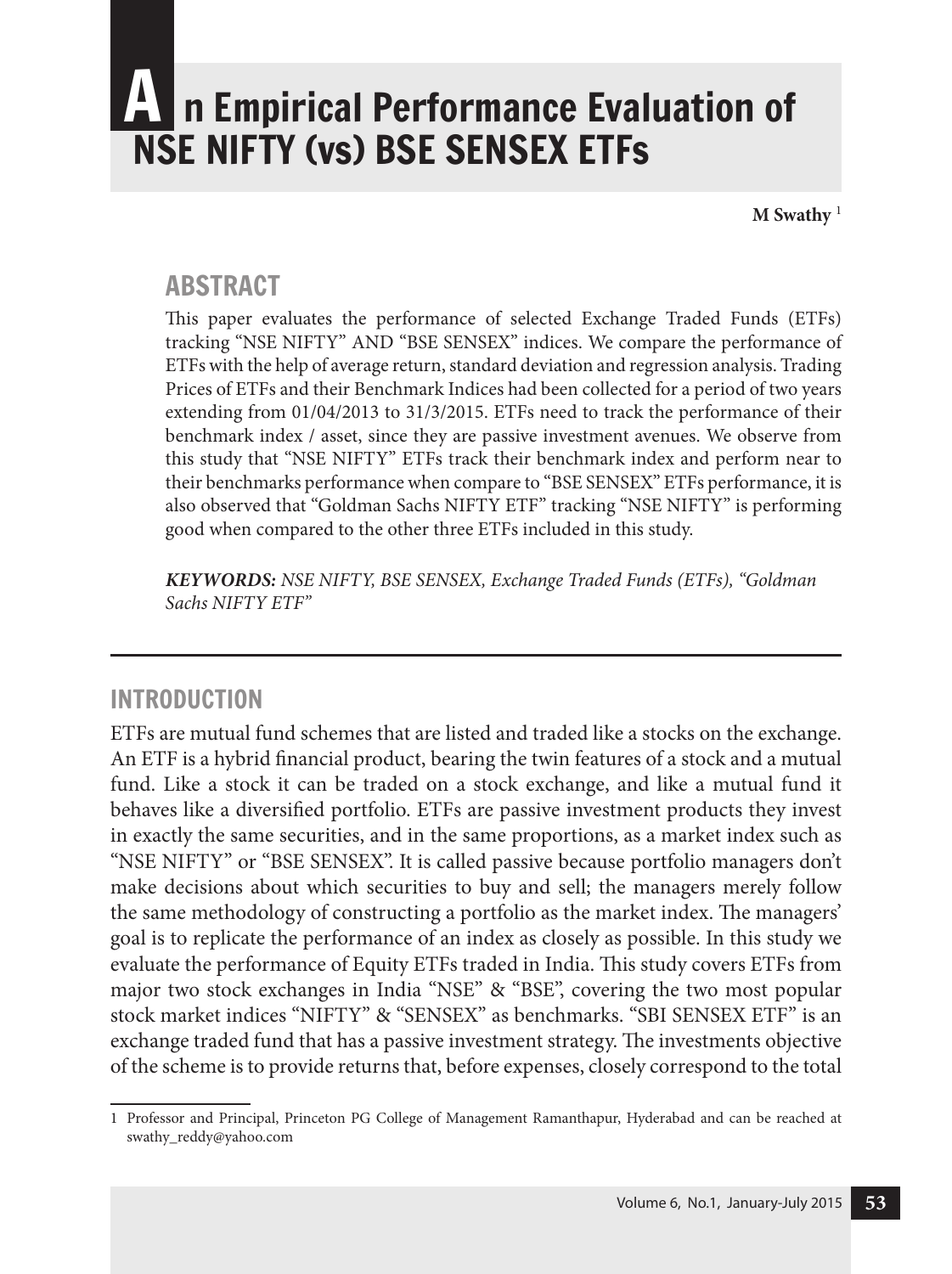# o Large Blockholders Impact Value of Cash? Evidence from India

Lalita Anand<sup>1</sup> **m Thenmozhi** <sup>2</sup>

#### **ABSTRACT**

We study the interaction effect of large blockholders and cash holdings on excess returns of firms in India. We find that government firms, foreign firms and foreign owned group firms hold high levels of cash, while family business firms and private sector firms hold lower levels of cash. We also find that the marginal value of cash declines with larger cash holdings for all types of firms. Though large blockholdings do not have any significant impact on the market value of cash held by domestic firms, we find evidence that foreign holdings reduces the market value of cash. It is advisable for firms to hold less cash as additional cash has an inverse effect on firm value.

**KEYWORDS:** Corporate Governance, Blockholders, Cash Holding, Ownership Classes

#### Introduction

Ownership remains concentrated and family business groups continue to be the dominant business model in India (Chakravarthy et al.2008). While the governance issue in the US or the UK is essentially that of disciplining the management who have ceased to be effectively accountable to the owner, the problem in the Indian corporate sector is that of disciplining the dominant shareholder and protecting the minority shareholders as observed by Varma (1997). A large blockholder exerts substantial influence on managerial decision-makingand hence it makes an interesting study to examine the effect of large blockholders on the firms performance and their operations.

Since the accounting fraud and the governance failures of Enron and WorldCom in the United States (US) and the Satyam accounting scandal in India, interest in the effect of blockholders on firm performance has risen. A substantial body of literature exists on the cash holdings of firms (Bates *et al.* (2009), Opleret al. (1999)) and most of the existing studies have shown that the value of cash held by firms with good governance

<sup>1</sup> Research Scholar, Department of Management Studies, Indian Institute of Technology Madras,Chennai: 600036, India and can be reached at lalitachama@gmail.com

<sup>2</sup> Research Scholar, Department of Management Studies, Indian Institute of Technology Madras,Chennai: 600036, India and can be reached at lalitachama@gmail.com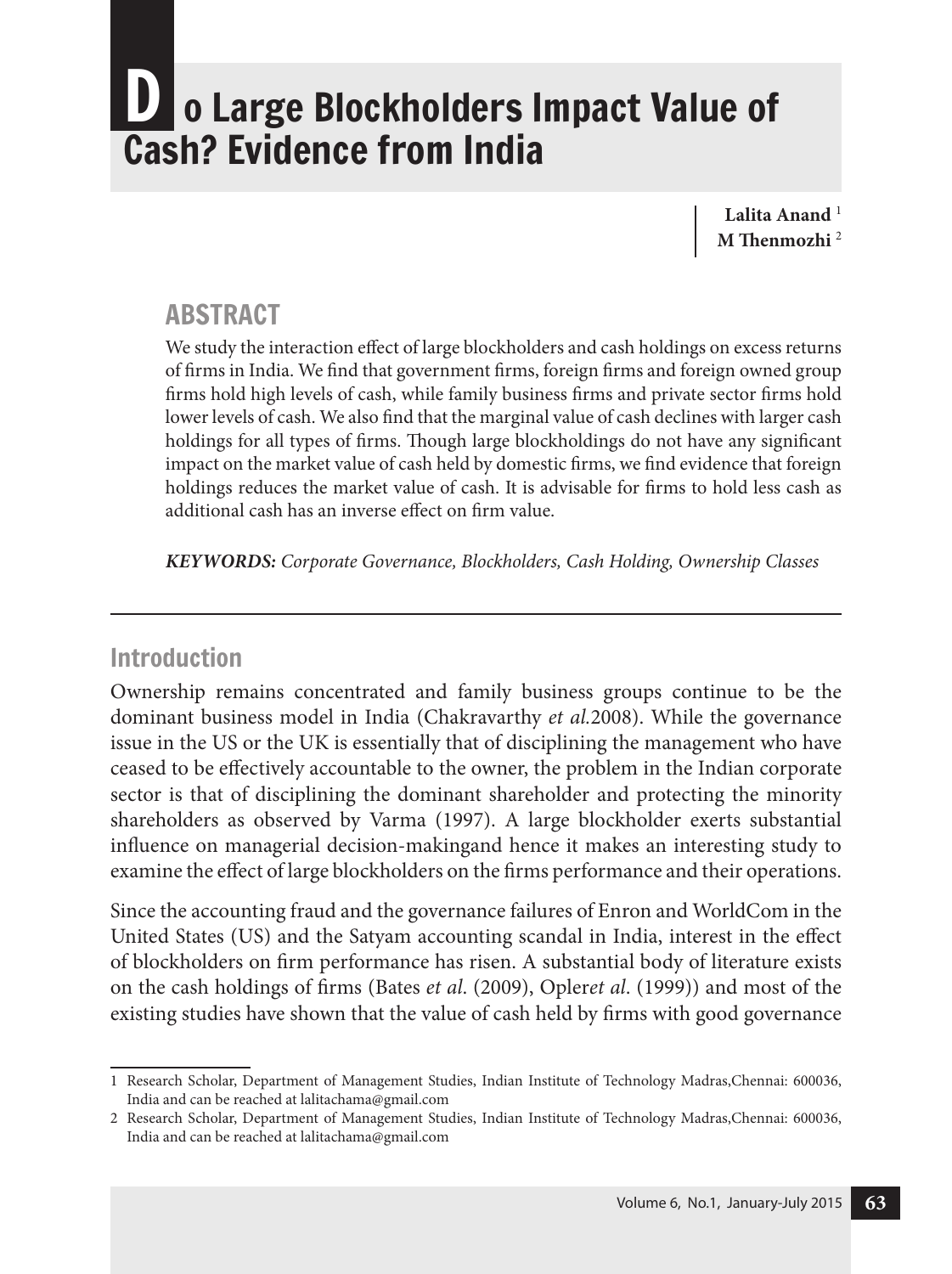# mpact of Flexible Work Arrangements on Productivity in Indian IT sector: A study

Jaya Bhalla<sup>1</sup>

#### **ABSTRACT**

In the recent years organizations have introduced a number of family responsive policies. The interest in the outcome of the Flexible working arrangements dates into early 1970s when the researchers attempted to access the impact of flexible working arrangements on employees' productivity and performance. It is argued that the flexible working arrangements can affect the either directly or indirectly to the improvement of the individual as well as organization and society well being. It intensified the researchers to investigate on the subject and the government to take steps to implement the Flexible Working Arrangements by way of bringing legislations to implement the scheme. This is one of the biggest issues in the country like India.

**KEYWORDS:** Family Responsive Policies, Flexible Working Arrangements, Impact, Employees' Productivity, Employees' Performance, Legislations

#### Introduction

Initially the flexibility in the work place was introduced for women who have the care responsibility by giving her the maternity leave and some relaxations at the working place. The step taken for the women as a welfare measure to retain her valuable services lead to a creation of new working culture where employee have full anatomy to come to the work place keeping the balance between work life and family life. The small step in the direction of well being of the employees changed the working culture of the society. The information technology makes it happen. In the Indian context the concept of FWAs is a long way to go.

Flexible working arrangements include:

Changing hours of work (eg. working less hours or changing start or finish times)

Changing patterns of work (eg. working 'split shifts' or job sharing)

Changing the place of work (eg. working from home).

<sup>1</sup> Assistant Professor, National Institute of Financial Management (NIFM), Faridabad, Haryana and can be reached at jaya@nifm.ac.in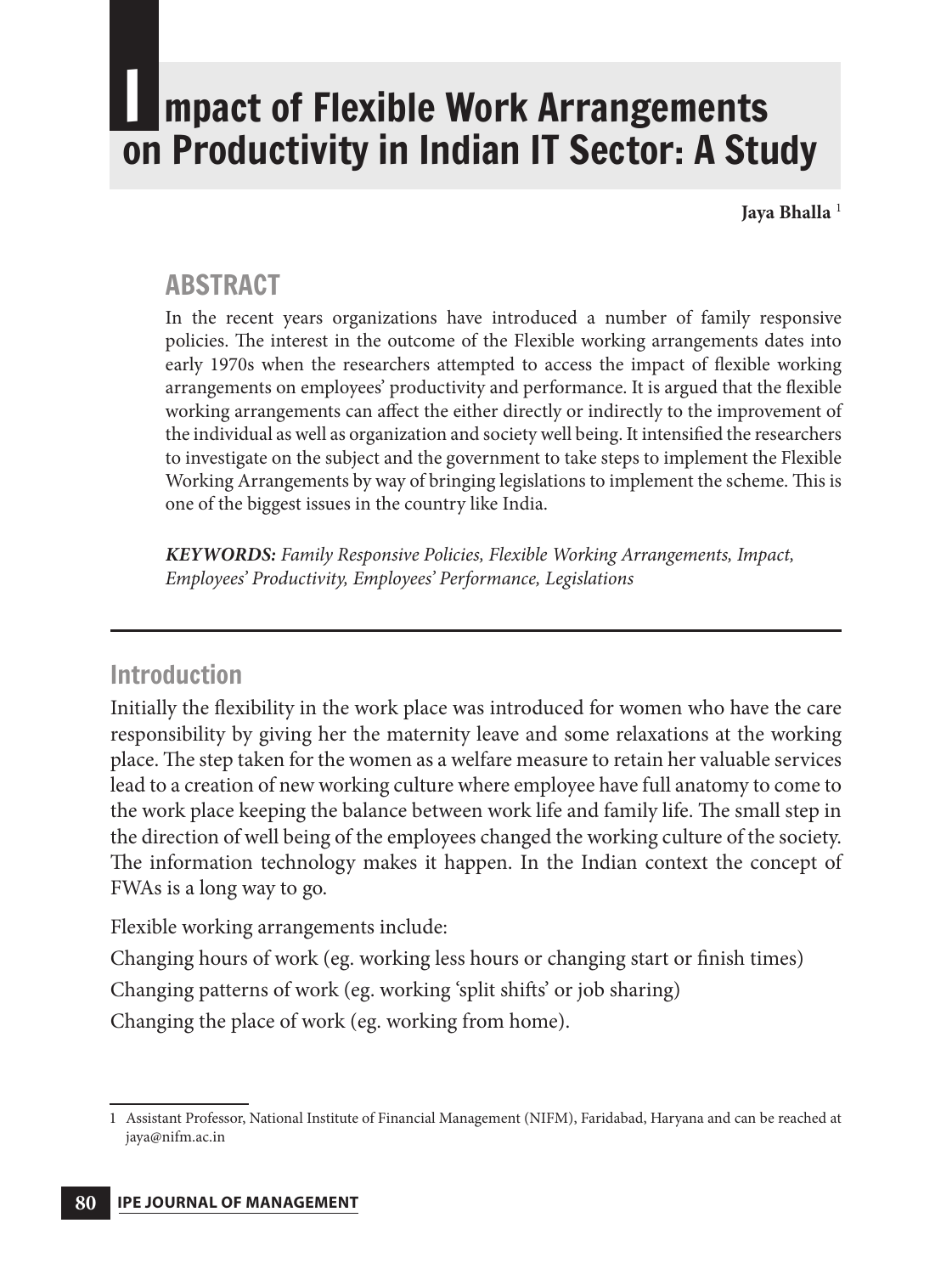### I mpact of International Equity Markets and Exchange Rates on Indian Equity Market

**Sutha M** <sup>1</sup> **Vanitha S** <sup>2</sup>

#### **ABSTRACT**

The paper examines to the relationship between International markets like NYSE Composite, SSE Composite, Nikkei 225 and Exchange rates like USD, YEN, YUAN compared with INR and Indian Market is BSE SENSEX using the Descriptive Statistics, Augmented Dickey Fuller Test and Correlation Test. This study found that is there impact of International stock prices and exchange rates on Indian stock market. The investors of listed companies in Nikkei 225 and SSE Composite should closely watch the movements of other international stock markets for better returns from investment as the indices were negatively correlated with BSE SENSEX. The international markets and exchange rates did affect the Indian equity market so the investors should carefully invest in Indian and Global Equity Markets. Investors can invest the money in different portfolios. It gives more returns and also its helps domestic as well as global economic growth.

**KEYWORDS:** Augmented Dickey Fuller Test, Correlation, Economic Growth, International Market, Portfolios

#### Introduction

The equity market is an important part of the economy. The Indian Equity Market is the fastest and the oldest Stock Market in Asia. The most important function of Indian equity market is to raise finance for companies and also to increase liquidity by trading their shares and raising equity prices. The equity market is considered the primary indicator of the economic strength and development. The main role of Indian equity market is to increase profitability for enterprises. The market for the purchase and sale of foreign currencies is called a 'foreign exchange market'. The purpose of such a market is to facilitate international trade and investments. The need for a foreign exchange

<sup>1</sup> M.Phil. Scholar, Department of Commerce and Financial Studies, Bharathidasan University, Tiruchirappalli, Tamilnadu and can be reached at avmsutha1@gmail.com

<sup>2</sup> Assistant Professor, Department of Commerce and Financial Studies, Bharathidasan University, Tiruchirappalli, Tamilnadu and can be reached at vanitha@bdu.ac.in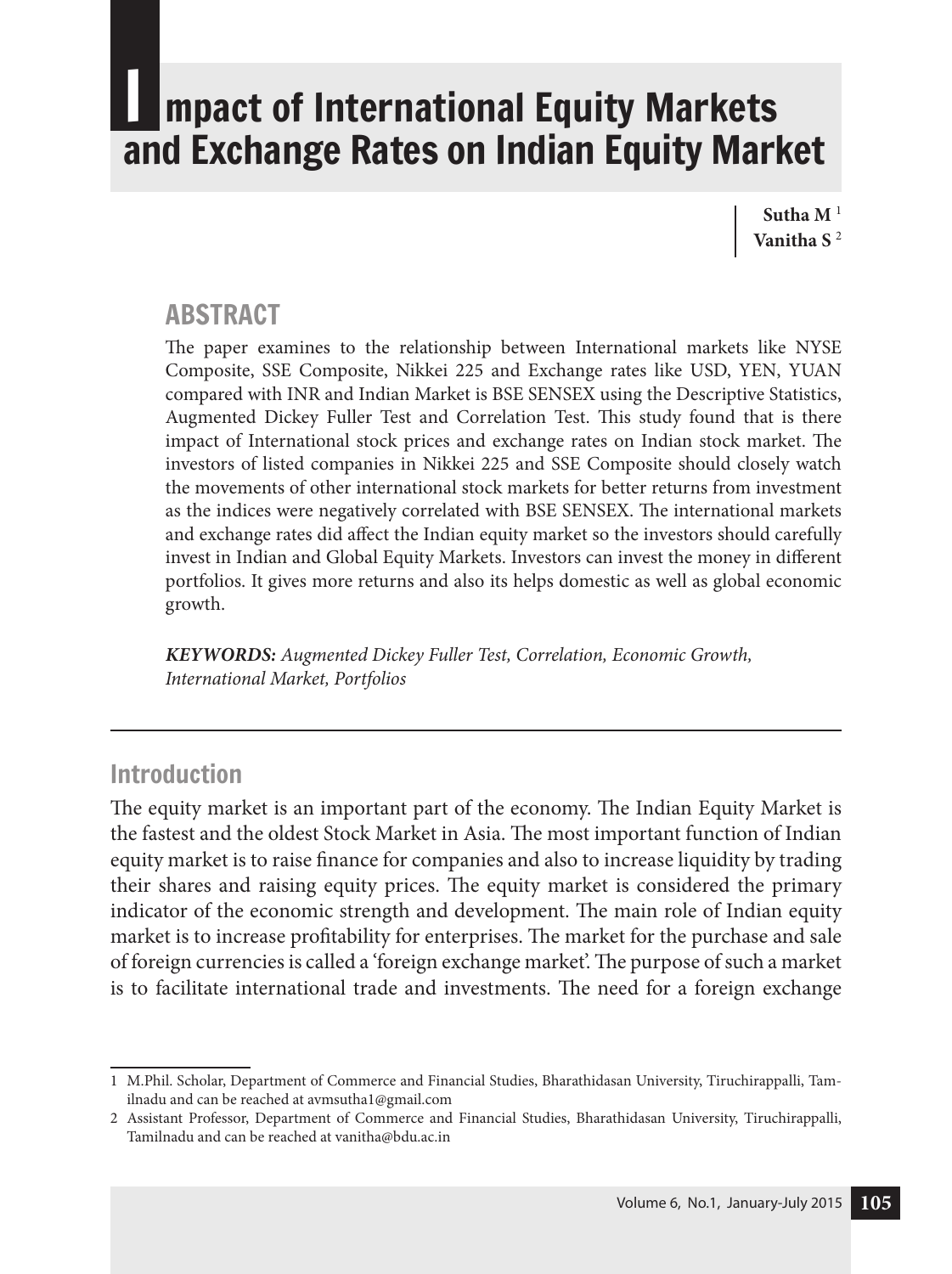# **rganisational Culture - A Potential** source of Organisational Commitment

Febi Varghese<sup>1</sup> **V Mukunda Das** <sup>2</sup> **Vinanchiarachi Jebamalai** <sup>3</sup>

#### **ABSTRACT**

The organisational culture as well as commitment of the employees in three major state level public enterprises in plantation sector in Kerala, namely, Plantation Corporation of Kerala Ltd(PCK)., State Farming Corporation of Kerala Ltd.(SFCK), and Oil Palm India Ltd. are subject to a detailed study through respective Scales administered to middle and top level officers of these organisations. Both organisational culture and commitment of employees in these organisations are found to be inadequate. However, an ideal organisational culture and a high degree of organisational commitment can be created by inculcating a sense of ownership in the minds of the employees imbued with a high degree of loyalty to the organisation. Study further reveals that a statistically significant relationship exists between organisational culture and organisational commitment of the employees in Pubic Sector Undertakings.

**KEYWORDS:** Public Sector Undertaking, Organisational Culture, Organisational Commitment.

#### INTrODUCTION

Organisational culture is unique for every organisation and one of the hardest things to change. Organisational culture affects the organisation's productivity and performance, and provides guidelines on customer care and service, product quality and safety and punctuality and concern for the right environment. Organisational Commitment refers to employee's commitment to their employer. This conceptualisation is based on the three themes identified by Meyer and Allen (1991), viz., affective commitment, continuance commitment, and normative commitment. Briefly, employees with a strong affective commitment remain because they feel they ought to do so (Meyer et al., 1993). Commitment is the term used to explain employee's commitment towards the organisation on account of his job. The employee is satisfied in his job role which he is performing and the support and cooperation that he receives from his organisation and the interest on the job is influencing the occupational commitment and a healthier

<sup>1</sup> Managing Director, Kerala Minerals and Metals Ltd and can be reached at febivarghese@gmail.com

<sup>2</sup> Director, Chandragupt Institute of Management Patna and can be reached at vmukunda\_das@yahoo.co.uk

<sup>3</sup> Former Principal Advisor to Director General, UNIDO, Vienna and can be reached at vinachiarachi@yahoo.com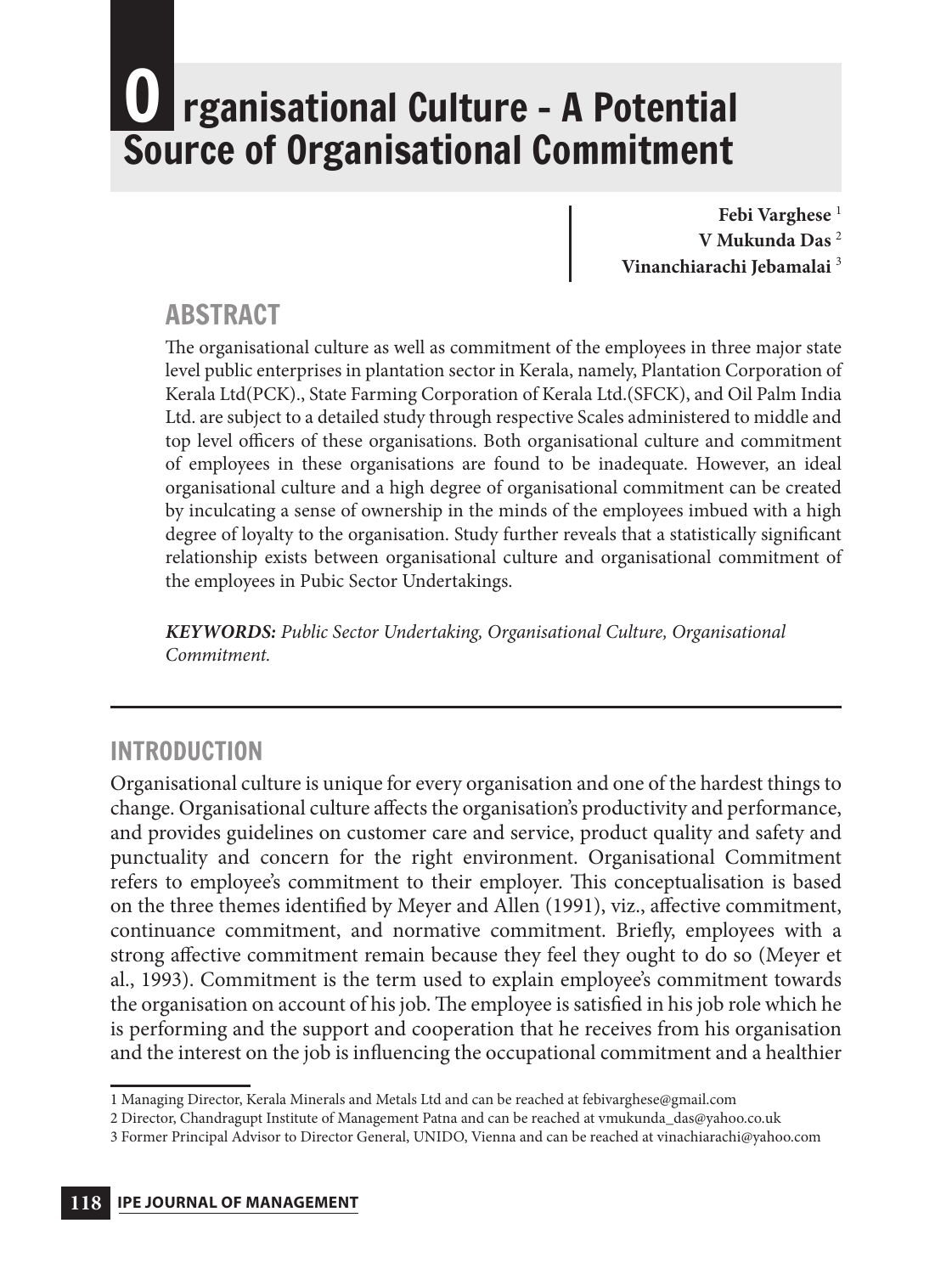# roactive and Collaborative Trade Unionism–Excerpt from Industries

**P Sreenivasan** <sup>1</sup> **Gopal Jadav** <sup>2</sup>

#### **ABSTRACT**

Bombay Mill Hands Association by N.M. Lokhande in 1890 is the starting point of Indian Labour Movement. The formation of AITUC in 1920 practically gave shape to the movement. In initial period the activities of union mainly revolved around freedom movement, redressal of grievances of industry workers, workers welfare, In India Trade Unions are affiliated to political parties and function at three tier i.e., National, State and Industry level. Independent unions also exist, but mainly at Industry level. This Paper addresses the Indian perspectives of collaborative and proactive trade union movement and suggest its relevance in the era of liberalization. Structural changes in different dimension took place in the era of liberalized economy. Some of the changes have been proactive in nature, while some were reactive. The key to all aspects of structural changes is Flexibility. Variety of alternatives to do and think differently emanates from Flexibility. Unions made substantial contribution from pre independence period in the National movement for freedom struggle, workers awareness & education, Industrialization. In the wake of liberalization, Unions have accepted for regular and contract workmen, multi-skilling, restructuring & modernization for improvement of productivity, production in old & green field sites, Voluntary Retirement Scheme etc., Indeed in one of the organizations, one central trade union organization has agreed for 'secret ballot' against their ideology. Further, Restructuring of State Electricity Boards, Computerization in Banks, Automotive Teller Machines are few to mention about collaborative trade unionism in India.

**KEYWORDS:** Trade Union, Proactive, Collaborative, Flexible

#### Introduction

Article 10 of the 'ILO Freedom of Association and the Right to Organize Convention 1948' defines a trade union as an "independent association of workers, constituted for the purpose of furthering and defending the workers' interests" Article 19(1) © of the Indian Constitution guarantees that all citizens shall have a right to form associations

<sup>1</sup> General Manager (HR), IREDA, New Delhi and can be reached at:psree63@hotmail.com

<sup>2</sup> Associate Professor, IGNOU, New Delhi and can be reached at: gopaljadav@ignou.ac.in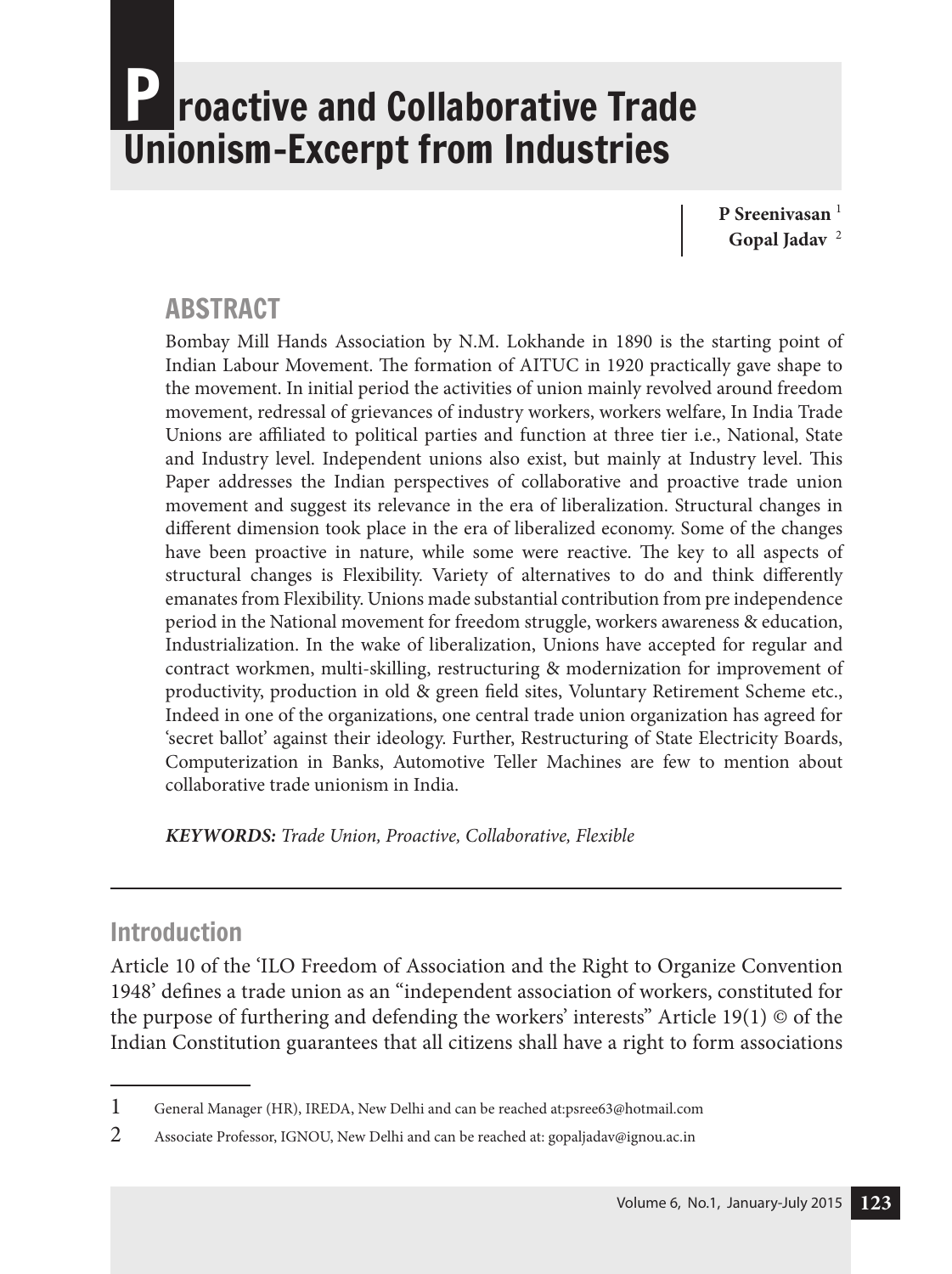# conomic and Social Impact of Micro Finance Programs: An Empirical study of **SHGs in Rajasthan, India**

Pooja Joshi<sup>1</sup> **AK Giri** <sup>2</sup>

#### **ABSTRACT**

Social impact analyses of microfinance programs aim at gauging the 'wider impacts' of micro-lending on the lives of the poor. This wider impact can be taken to be a 'public good' that benefit the sector in its entirety: the microfinance institutions (MFIs), donors, borrowers, and even the non-borrowers. This paper intends to provide an insight of the role played by microfinance institutions in enhancing the socioeconomic benefits of the poor in Sikar district of Rajasthan. 100 SHG members from four clusters of Sikar district (Laxmangarh, Harsh, Dhodh and KhoriDungar) which were formed by the NGO across the four directions of the district. Since the main occupation of the people here is agriculture, therefore the clusters are formed according to the productivity of the land and availability of irrigation facilities. Each cluster of the district contains 25 villages, and on an average four SHGs are working in each village, each SHG consist of 15 members in a group. Twenty five SHGs were selected for the study from each cluster and one member mainly the coordinator is taken as the sample. The paper further identifies the variables and indicators of an impact assessment and builds a generic model of the process. The study found that microfinance programs can improve the socioeconomic conditions of the poor people in the district. The study concludes that microfinance sector should extend its hand in the interest of the poor who definitely need a full range of financial success, including financial literacy and educational development.

**KEYWORDS:** Microfinance, Self Help Groups, Social and Economic Impact

#### Introduction

Poverty has been identified as the principal problem confronting developing countries and is at the Centre of development policy (Chirwa, 2002). This is made worse by the lack of access to productive capital, with most formal financial institutions not serving

<sup>1</sup> Department of Economics and Finance, Birla Institute of Technology and Science (BITS), Pilani, India and can be reached at poojajoshibits@gmail.com

<sup>2</sup> Associate Professor & Head of Department, Birla Institute of Technology and Science (BITS), Pilani, India and can be reached at akgiri@pilani.bits-pilani.ac.in